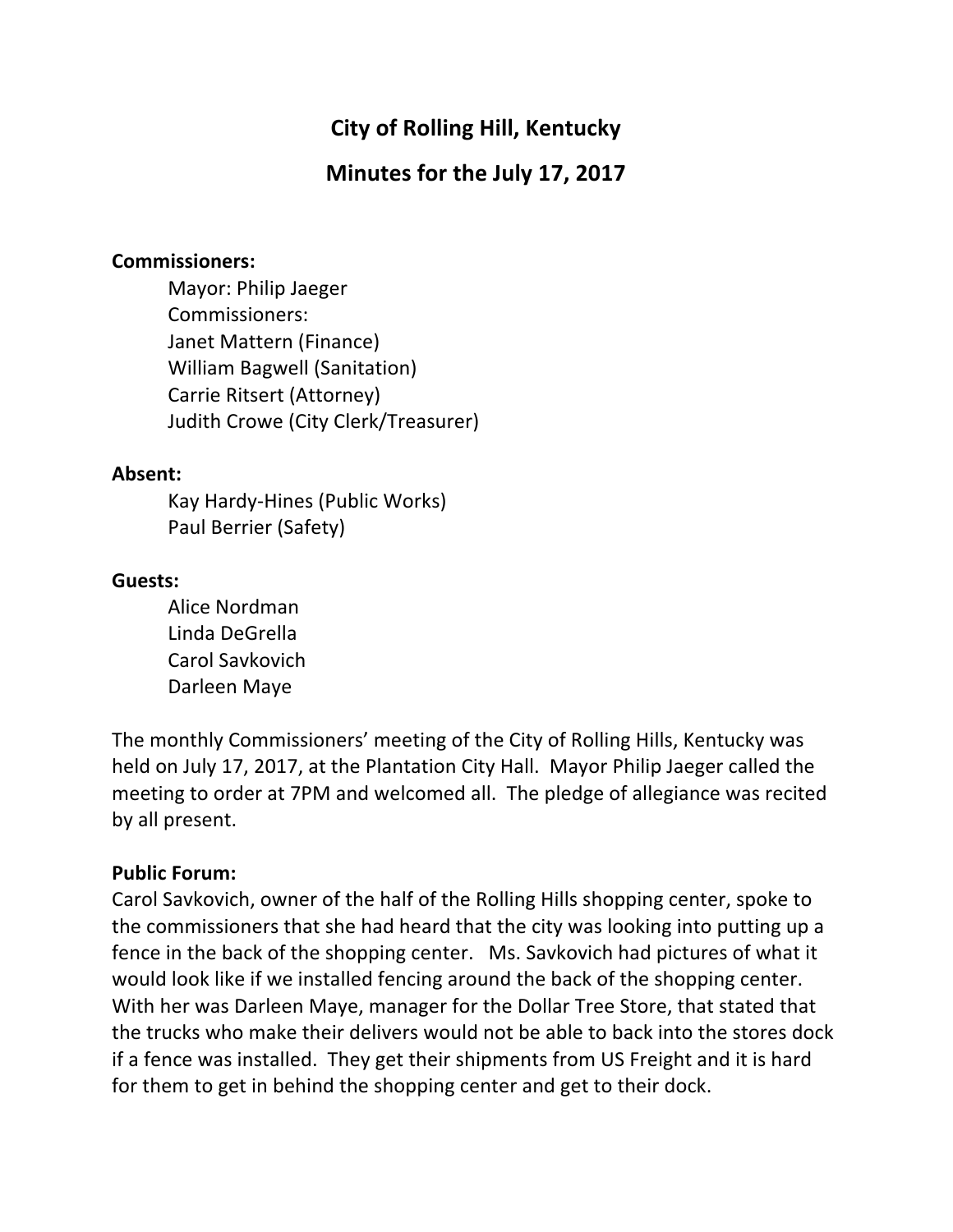There was talk about possibly widening the entrance that was installed on Goose Creek to be wider, as the drivers are having a difficult time getting in the there. Mayor Jaeger stated that he and the commissioners would readdress the issue of a fence and the grounds around the shopping center.

## **Minutes of the Previous Meeting:**

Motion: Janet Mattern approved the minutes as corrected. Seconded: Willaim Bagwell All approved the minutes that were read and corrections were made to. Corrected minutes will be emailed out to all commissioners.

## **Treasurer's Report:**

Motion: William Bagwell Seconded: Philip Jaeger Motion carried to accept the Treasurer's report. Janet Mattern gave her report. Passed out copies of the bank balances and the checkbook was made available for attendees to review.

## **Municipal Orders:**

Janet Mattern read the municipal orders. Motion: William Bagwell Seconded: Philip Jaeger Motion carried to accept the Municipal Orders with correction of the date.

## **City Attorney:**

Carrie stated that maybe the City needs to talk about a penalty on property owners, businesses, and rental owners who have not paid their appropriate taxes/licenses. 

The interlocal agreement with Meadow Vale has been approved by the DLG, JCCO and KY SOS. She will make sure that all the necessary papers are completed and when it will take effect.

Business license tax for the ATM in the shopping center parking lot cannot be done. She asked Judy to send her the information that she received at the ABC conference. She stated that the city will have to amend the Business Ordinance to include the taxes for alcohol sales.

Janet Mattern proposed not to bill shopping center owners for a business license. William Baagwell seconded.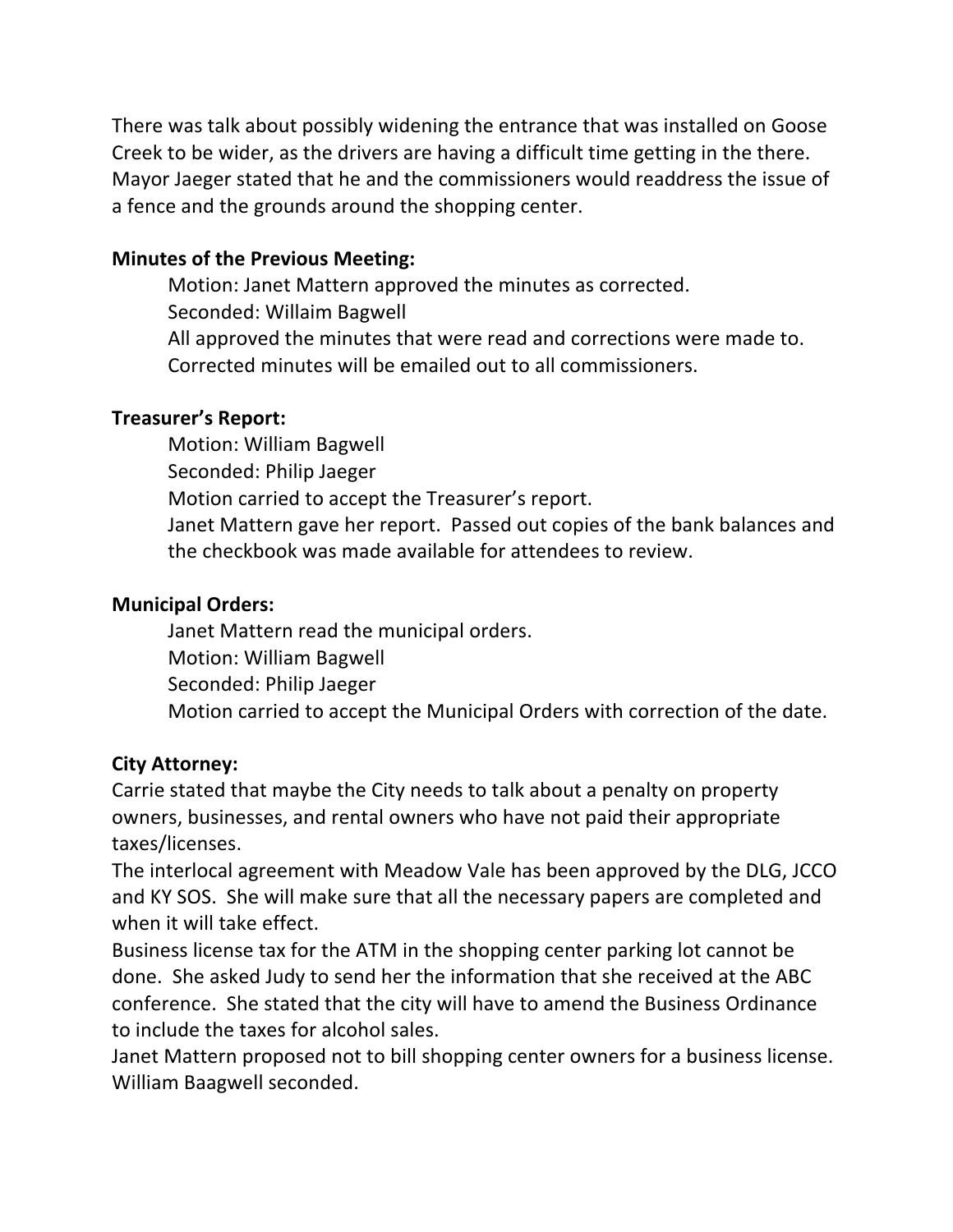All approved not to bill the shopping center owners for business license. Carrie stated that the street and stop project should be published in the paper because of the amount to make sure everyone who is interested has the right to bid. She stated she would help get in the paper.

### **Sanitation:**

William Bagwell gave his report. Someone had called Bill about trash piled at the street. He feels that that it was someone who got evicted from the apartment they lived in. Bill stated that the area behind the apartments are really trashy. He will get pictures and he feels that we should send them to the owners to clean up the area. Some of the debris blows around from behind the buildings and is in the neighborhood. 

### **Public Works:**

Kay Hardy-Hines was absent but sent a memo to Philip about information that she found out about the fence. After the discussion, the fence will be put on hold.

#### **Safety:**

Paul Berrier was absent. Paul sent Philip the specs for the bid for the street and stop sign project.

### **Old Business:**

Philip stated that on the web site, he had asked for ideas about having an event for the city. There were no responses. Maybe we need to ask our neighbors what they would be interested in having/doing.

#### **New Business:**

Vacant properties, the city needs to discuss about fining the owners of the properties. Some in our city have been vacant for years. Carrie stated that she would look at some of the other cities about how theirs is written up to fine the owners. 

It was suggested that at the corners of Langdon and Aylesbury, the city should place stop signs to make it a four way stop. It is hard to see around and maybe it would slow people down.

Philip Jaeger made a motion to put stop signs at the corners of Langdon and Aylesbury.

Janet Mattern seconded.